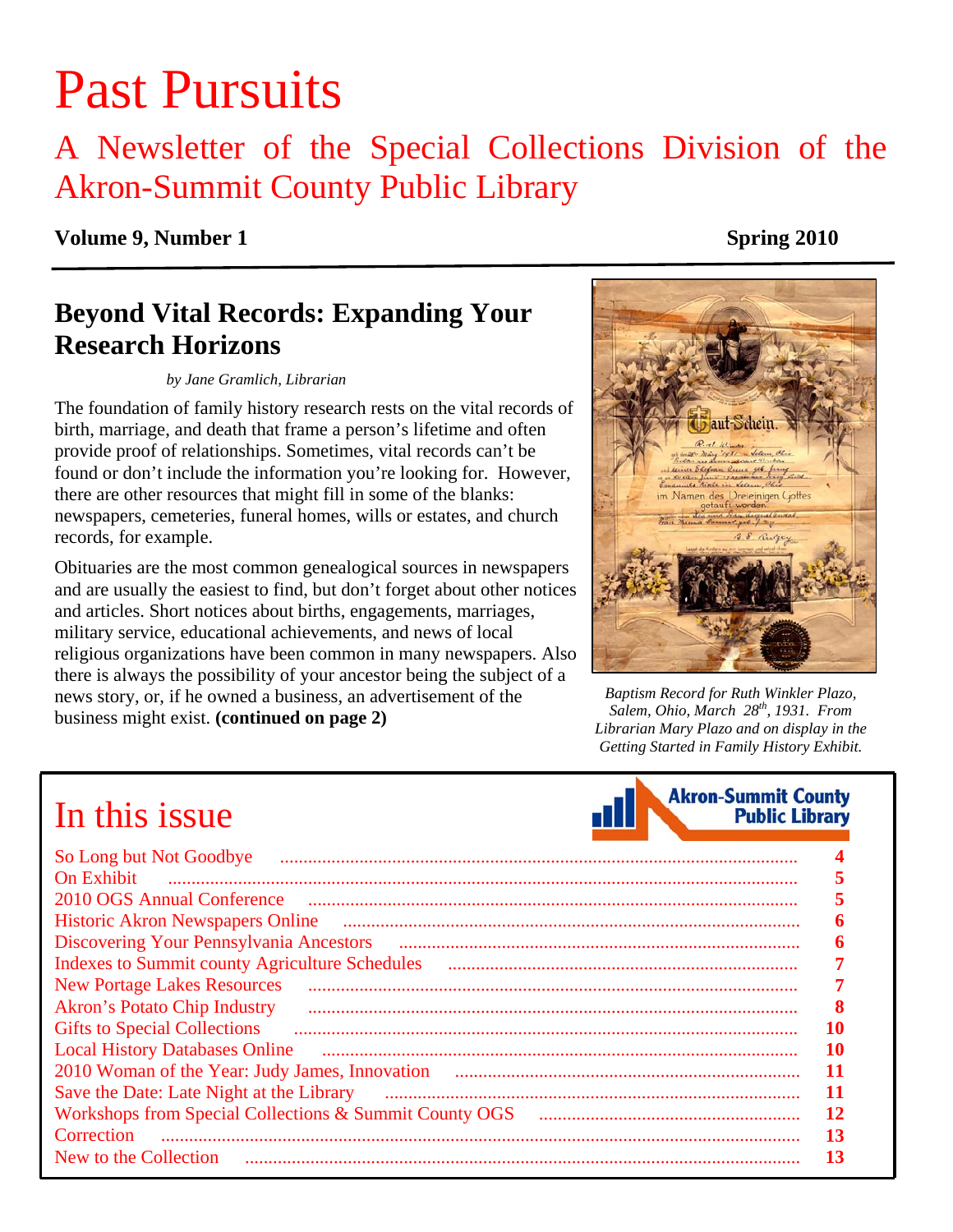Newspaper research can be daunting, mostly due to limited online availability and lack of indexing. Subscription databases like Access Newspaper Archive have been a great help, and newspaper digitization projects are increasing. But the newspaper you need might only exist on microfilm. When this happens, and there's no index, you will also need to know an approximate date or you'll have to take a lot of time scrolling through the microfilm. If you can take the time, it might be immensely rewarding. Microfilmed local newspapers usually exist in large public and academic libraries, and some institutions, like the Ohio Historical Society, carry large collections of microfilmed papers. You can also check for print transcriptions of newspaper notices in libraries.



*A June 23, 1927 article from the Akron Beacon Journal about Harry Palazzo. From Librarian Mary Plazo and on display in the Getting Started in Family History Exhibit.* 

Cemetery headstones, and the possible records that go with them, are good ways to determine birth and death years, and even relationships. One of the best genealogical discoveries is a headstone for an ancestor who lived and died before civil registration of vital records began. An intact, legible headstone may give you at least the year of birth and death, and sometimes an exact date. Married women's headstones sometimes read "wife of," so in cases where a marriage record for the couple cannot be found, the headstone may serve as the best proof of the marriage. In the same manner, children who died young or as unmarried adults may have headstones saying "son" or "daughter," with the parents' headstones nearby. Extended families were

often buried in the same cemetery, so be sure to take a look at surrounding headstones – they might help you expand your tree.

A burial record may give more information than the headstone alone. But finding the location of an ancestor's grave and burial record, if one exists, can present a formidable challenge. You need to have a good idea of where your ancestor died, and in some cases the places he or she lived, to identify possible burial sites and record locations. If you're lucky, you might be able to find the cemetery from online sources such as www.FindAGrave.com, www.usgenweb.com, or other volunteer-submitted transcriptions. On the other hand, you may have to search through book transcriptions or microfilm. Or, you may need to contact the cemeteries themselves. Consider that cemeteries are run differently. They may be owned by a municipality, a religious organization, or a private corporation. This may affect where and how the records can be accessed.

Funeral home records can offer wonderful information. In addition to data such as the deceased's cause of death and names of immediate family members, the records may give information about how the funeral was conducted, opening a window into past family customs. Libraries may carry some local funeral home records, and many microfilmed funeral home records can be ordered from the Family History Library catalog. Transcriptions done by genealogical societies are also starting to become more available.

In many cases, though, it's necessary to contact the funeral home itself. As with cemeteries, responses will vary. Keep in mind that funeral homes are private businesses, and are not obligated to share their records. As a courtesy, many funeral homes offer a search and copy service. You won't know if your funeral home will do this, though, until you call and ask. Many funeral homes are family-owned and operated, and have been in business for a long time. However, if a funeral home has changed ownership or has gone out of business, what happened to their records can be anybody's guess. In some cases, records are transferred to the new owner or to another funeral home. One avenue to try is to contact area funeral homes that have been in business many

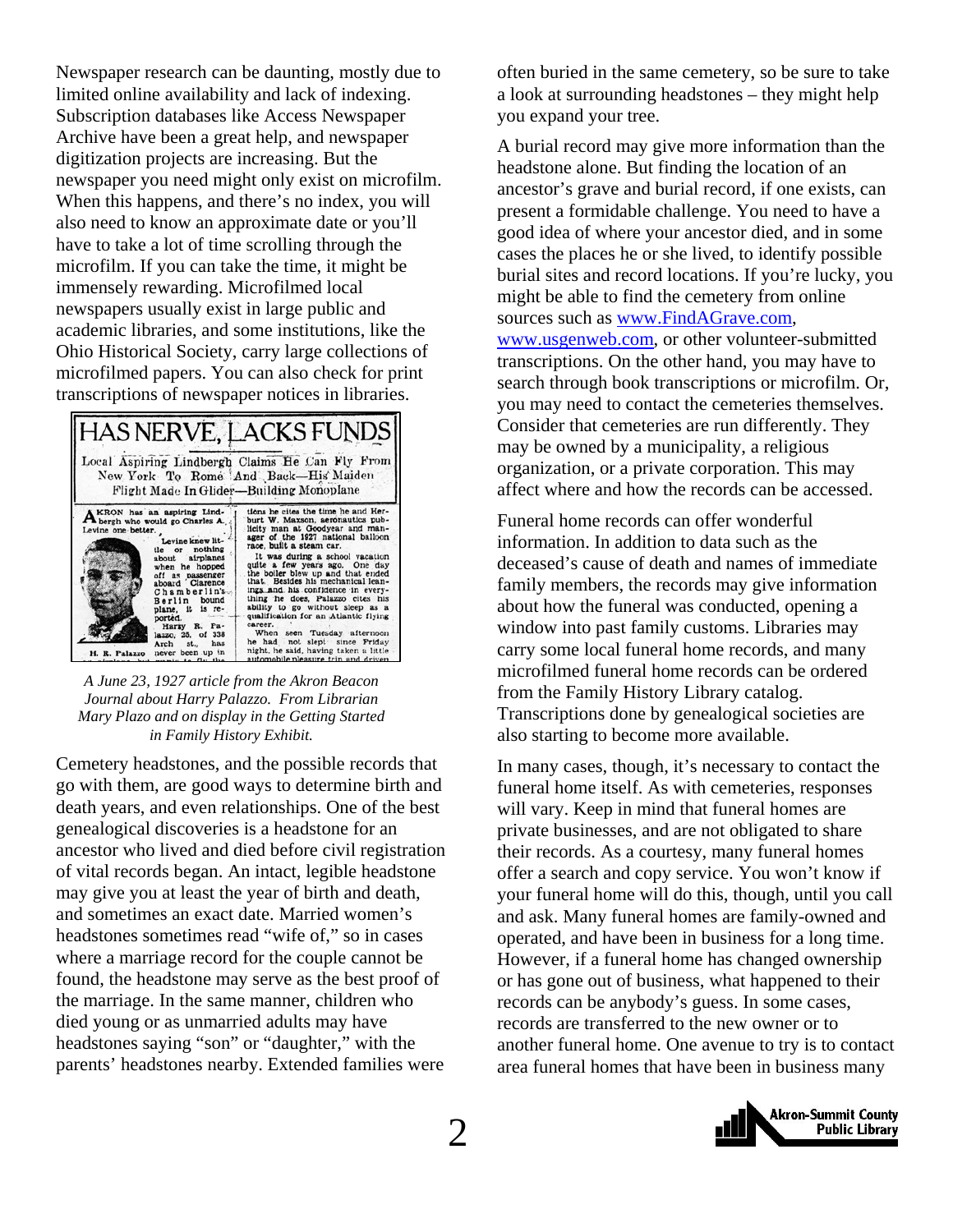years and ask if they know what happened to the records. You may be pleasantly surprised.



*A 1955 Cunningham Funeral Home record for Catherine Palazzo. From Librarian Mary Plazo and on display in the Getting Started in Family History Exhibit.* 

Wills can be among the most informative genealogical records because their purpose is to identify heirs: spouses, children, or other relatives. Because of this, they often provide the proof of family relationships that genealogists are always looking for. Even if no will exists, if there was sufficient property to be probated, there is likely an existing estate case that might provide answers to your questions. If you can't find a will or estate, there is a chance it doesn't exist. Insufficient property to qualify for probate, or transfer of the property before death may explain the lack of estate records.

Wills and other estate records are not as commonly found online as other types of records. Print and microfilm indexes to wills and estates are common in libraries, and microfilmed original records may also be found on library shelves. But, depending on the location and time period, it is certainly possible that the only way to research these records will be by visiting a courthouse.

Places of worship were the first institutions to record birth, marriage and death information, and continued to do so even after civil registration was common. Family Bibles, obituaries and other newspaper notices, funeral home records, and published biographies could provide clues about

possible churches your ancestor might have been a member of. When you can't tell at all, it makes the process much more difficult. The only way to know for sure is to identify churches that existed in the areas your ancestor lived and look for those records.

If the church is still in existence, the records may be located right in the building. In this case, you'll need to ferret out the church's policy on record access. Like funeral homes, churches are not obligated to make their records accessible to the public. On the other hand, the records may have been moved to any one of various places. They could be with another church of the same denomination. Or they could have been transferred to the archival facilities of a denominational or diocesan headquarters, a library, or a historical society. Some microfilmed original church records or print transcriptions may be available through libraries or genealogical societies. However, especially if the church was small and transitory, the records might be lost, or might not exist.



*Baptismal certificate from 1890 for Edith Viola Buck. From Librarian Cheri Goldner and on display in the Getting Started in Family History Exhibit.* 

Here are some guiding principles for researching any genealogical records. Work from the known to the unknown: extract clues from information you have to help find new sources. Always keep in mind time period and location of an event: this affects the type and availability of records. Remember that records are scattered far and wide: learn to identify where they might be, and search by process of elimination. Finally, when you can't find something, try not to get too frustrated. Remember, family history is a labor of love. Keep it enjoyable. Happy hunting!

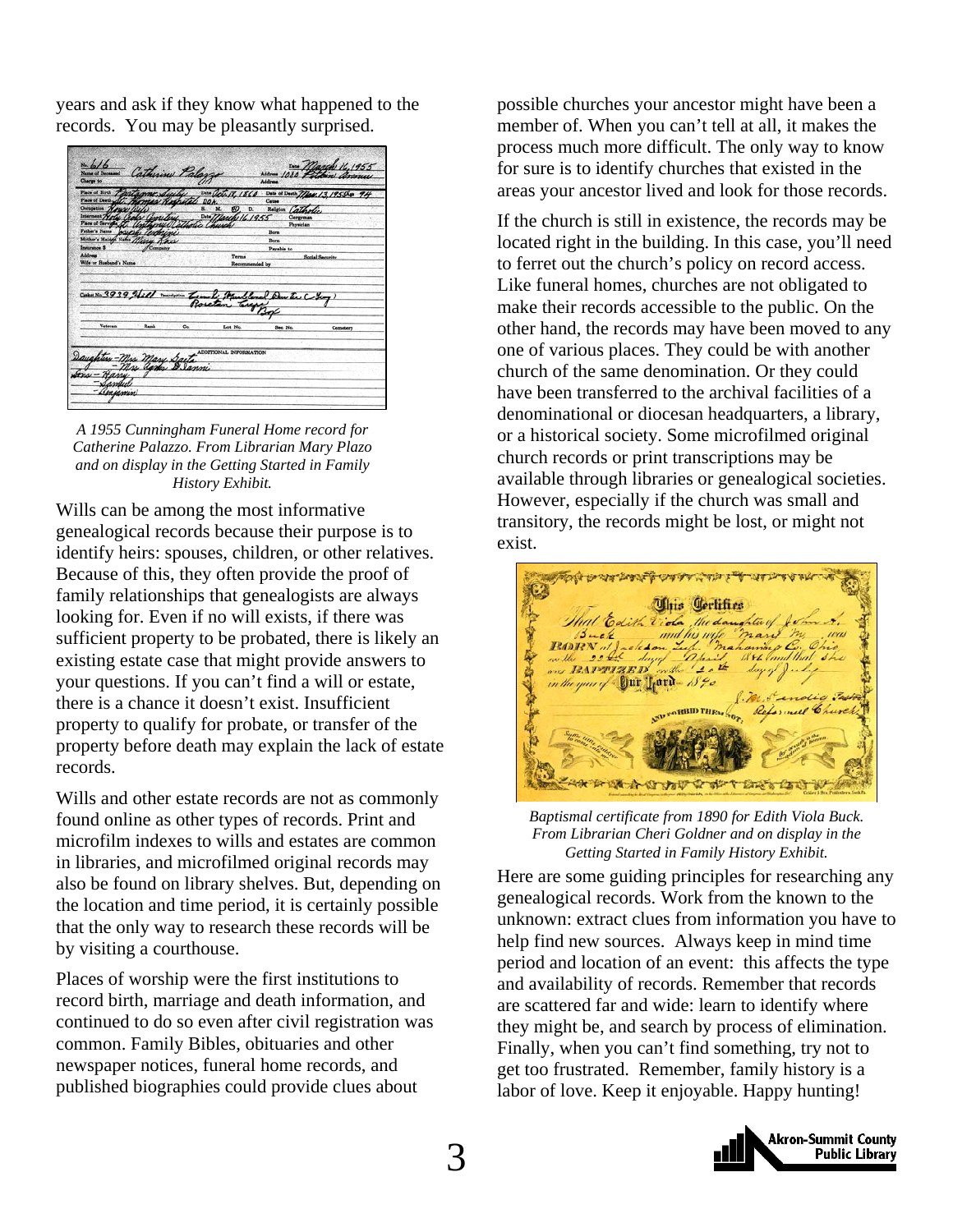### <span id="page-3-0"></span>**So Long, but Not Goodbye**

#### *by Judy James, Division Manager*

Whether you are a visitor to Special Collections or someone who corresponds with us, you have invariably had contact with Michael Elliott. If you have been the beneficiary of his knowledge and generous spirit, you may even be one of his fans, of which he has many. On December 30, Mike retired after thirty-one years with the library. Mike's career started when he was a student assistant at Ellet Branch. Later, he joined our Group Services and Audiovisual Services Division. During those years, Mike was a fixture in the Language, Literature and History Division, spending nearly every lunch hour and break researching his family history.

In 2001, when Special Collections was established, and in need of staff, Mike was recruited to help get the new division off the ground. His knowledge of genealogy and local history was an enormous asset, and he soon gained the reputation of being the most knowledgeable genealogy reference staffer in the division. Mike knows all of the tricks for finding that elusive piece of information, and was often the "go to" person when the rest of us hit the proverbial brick wall. Although adept at all aspects of genealogy research, Mike's deepest interest is in Civil War history and genealogy.

Not one to remain idle, Mike will now have time to work on some of his own projects and continue with those he has been working on for many years. In collaboration with the Summit County Chapter of the Ohio Genealogical Society, Mike will publish the first volume of his research on Ohio Civil War pensioners. This project is the culmination of nearly 10 years of research. Using numerous genealogical sources, along with his exceptional research skills, Mike has compiled a listing of all pensioners from northeast Ohio listed in the 1883 Census of Pensioners. Information for each pensioner includes full name, reason for pension, company unit, name of claimant, if other than soldier, birth and death years, and cemetery location. He continues to work on this project; his

ultimate goal is to produce volumes for the southeast, southwest, and northwest parts of the state, along with a single volume for Franklin and Montgomery counties.

If you subscribe to this newsletter, you know that Mike is also an outstanding and engaging writer. He has contributed numerous interesting articles on a variety of local history topics to our newsletter and is a contributing editor for the *Ohio Civil War Genealogy Journal* and *Ohio Records and Pioneer Families,* publications of the Ohio Genealogical Society. *Ohio Records and Pioneer Families* will soon include an article about the history of the Elliott family written by Mike.

In addition to his love of history and genealogy, Mike is an avid gardener. He kept us supplied with fresh flowers much of the year, from the earliest daffodils to his spectacular dahlias. Mike was honored more than once for his beautiful yard and gardens by Keep Akron Beautiful. He is also a diehard Indians fan, supporter of the Akron Aeros, and all things University of Akron where his two sons attend college. Mike is married to Susan, a history teacher with the Springfield Schools.

Although we will miss his cheerful ways, silly jokes, flowers, whistling, and the best brownies on the planet, he has assured us that he will be a frequent visitor to Special Collections as he continues to pursue his interest in history and genealogy. Congratulations, Mike - enjoy your retirement and visit often!

#### **Subscribing to Past Pursuits**

Past Pursuits is an electronic newsletter emailed to more than 700 subscribers four times each year. To subscribe, send a message to speccollections@akronlibrary.org.

Paper copies of the newsletter are also available. You may request to be added to the physical mailing list by calling 330.643.9030.

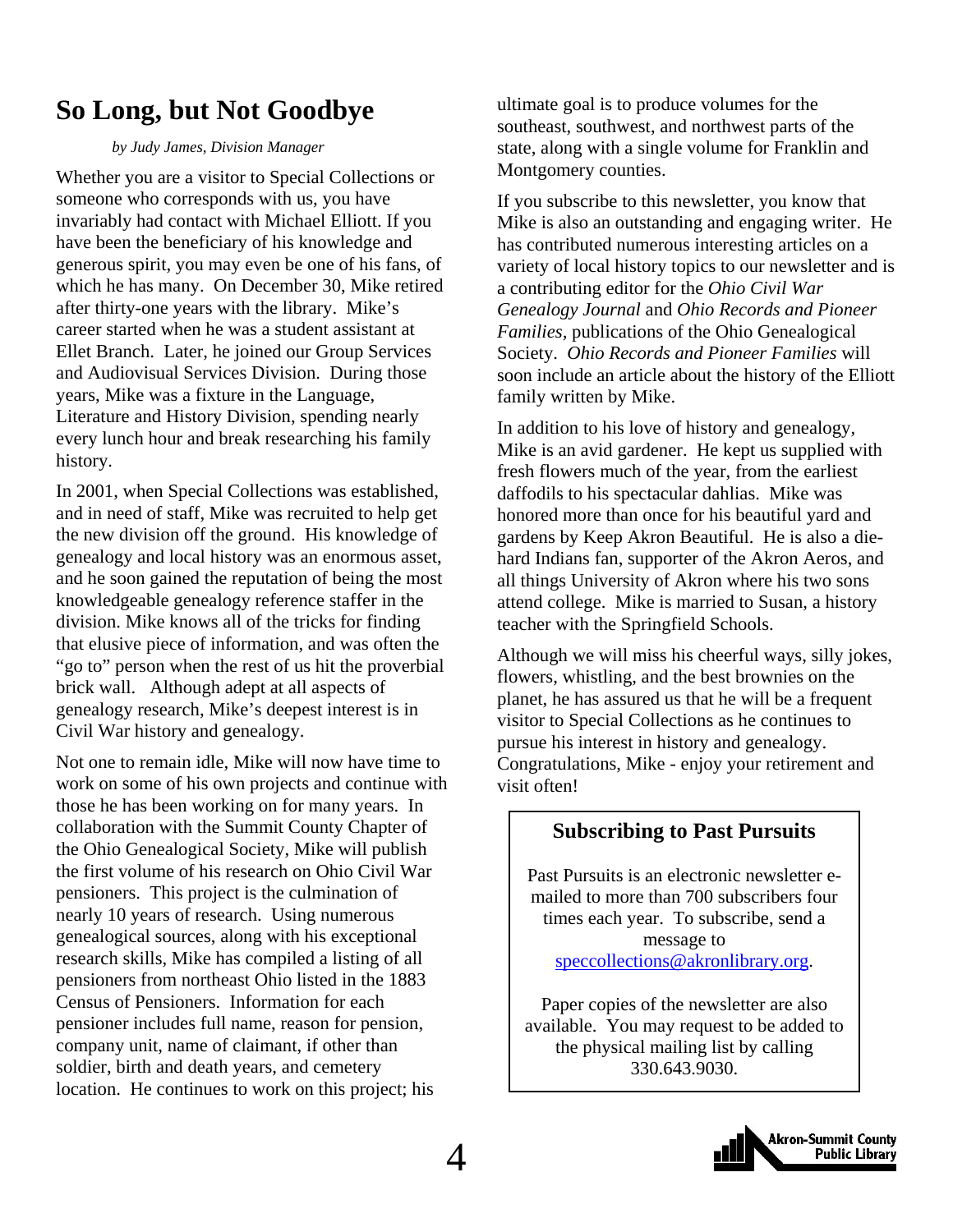### <span id="page-4-0"></span>**On Exhibit**

#### *by Mary Plazo, Librarian*

Take a walk up to Special Collections and check out the newest exhibit, "Getting Started in Family History." You'll see how our staff here in Special Collections decided it was time to have some fun with our own genealogy research. This display shows how each of us contributed unique and interesting items from our own family history. For example, Division Manager Judy James was able to incorporate many of her findings from a special genealogy trip she took to Fayette County, Ohio where she found an original will and probate records of her 4<sup>th</sup> great-grandfather, John Orr. Her experience gives excellent examples and advice about what one might encounter when travelling out of town to cemeteries and courthouses in order to gather more information about an ancestor.

Judy also has family heirlooms such as a shawl that belonged to her great-grandmother, and a soda glass from her great-grandfather's bakery in Monroeville, Ohio from around 1900. Librarian Cheri Goldner contributed a tar bucket. According to family legend, the Goldner family brought it with them on a Conestoga wagon when they came to Ohio from Pennsylvania. Cheri also has several items about her grandfather, Robert Goldner, from his time in WWII, many entertaining photographs of her relatives, and a memorial card and portrait of her 3rd great-grandfather, Daniel Moherman, from 1892. Librarian Iris Bolar was able to provide an early photograph and a Freedmans' Bureau Record from 1874 that belonged to her great-great-grandfather, Jerry Lee. She also displays a picture of the early Bolar ancestral home in Kentucky.

Librarians Mary Plazo and Joanne O'Dell display copies of passenger lists showing when their immigrant ancestors came to America. The lists are from different time periods and allow you to see how information documented on  $19<sup>th</sup>$  Century lists differs widely from that on a  $20<sup>th</sup>$  Century passenger list. Librarian Jane Gramlich was able to provide examples of an early naturalization record and an early marriage record. Jane also has a photograph of the headstone for her fifth great-grandparents,

Peter Rush, who died in 1846, and Mary Rush, who died in 1853. There is also a letter about Jane's  $2<sup>nd</sup>$ great-grandfather, John Demaline, from his Civil War pension file. Our Clerical Assistant, Kit Zerbe, has wonderful photographs to share of her grandparents and parents ranging from 1890 all the way to the 1950s.

All of these are just a few examples of what our staff in Special Collections has on display in our latest exhibit. It goes to show that everyone has a unique collection of records, photographs and treasures to find once we start climbing that family tree.

### **2010 OGS Annual Conference**

*"Guiding Your Way Through the Past" 22-24 April 2010, Seagate Convention Center, Toledo* 

The 2010 Ohio Genealogical Society (OGS) Conference includes a broad range of presentations for all skill levels. There are more than 50 scheduled programs with many nationally known speakers and six workshops on Thursday for early attendees.

The conference offers the opportunity to network with hundreds of other genealogists and historians. This year, the conference committee has added some new features: computer tech help sessions, Board for Certification of Genealogists (BCG) Workshop, a beginning genealogy workshop – free to the public, individual lineage application help sessions, and a surname exchange. In addition to these new events, conference attendees will once again be offered the opportunity to visit a consultation room manned by professional genealogists to assist with brick wall issues and *Ask the Experts*, where attendees can ask questions in an open forum and receive answers to their genealogical quandaries.

Many genealogical exhibitors will be on hand, along with OGS and its chapter displays, offering the latest genealogical merchandise and information on Ohio counties to heighten your conference experience. For more information about the conference or to download a registration form, visit http://www.ogs.org/conference2010/.

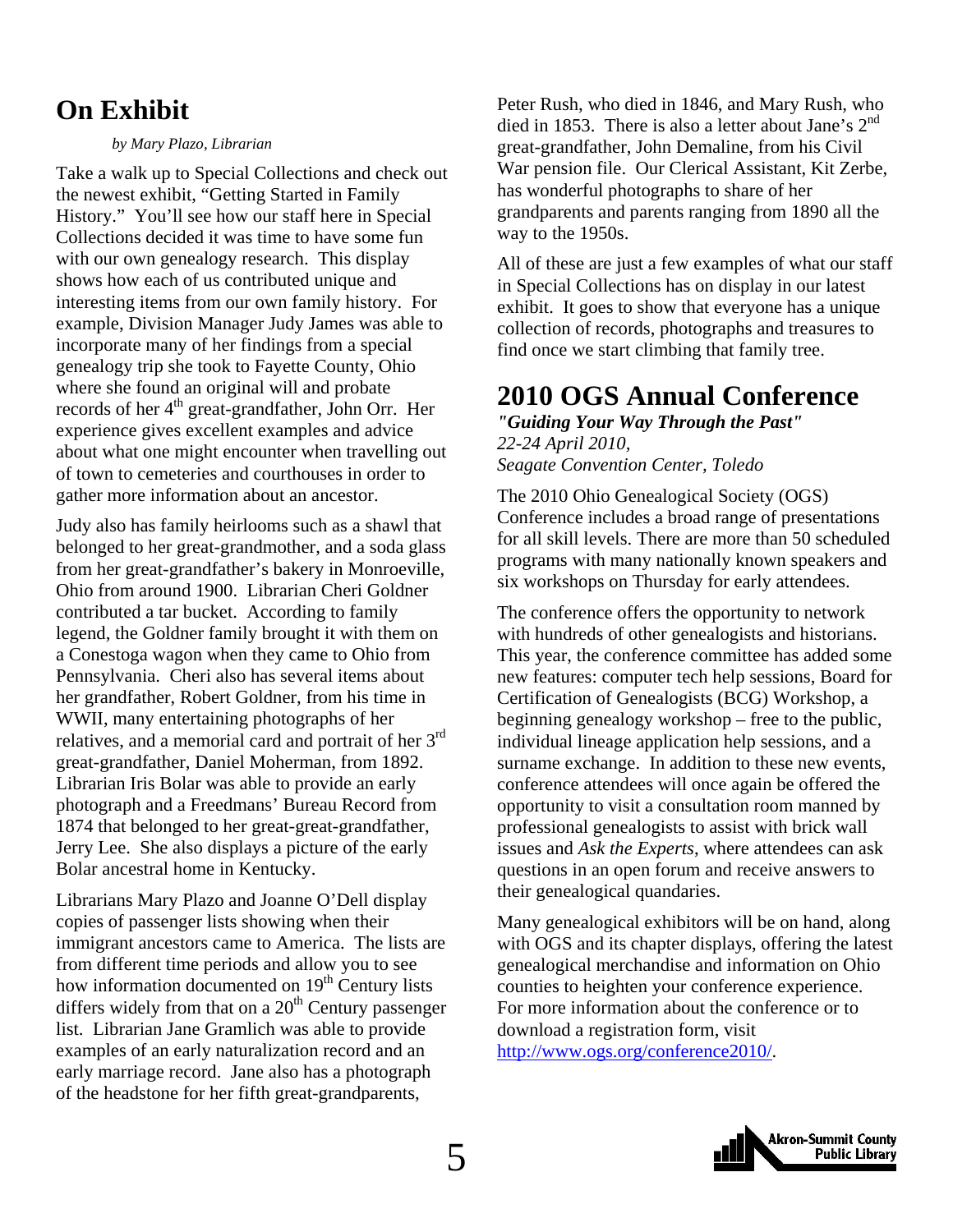### <span id="page-5-0"></span>**Historic Akron Newspapers Online**

#### *by Cheri Goldner, Librarian*

As part of the National Digital Newspaper Program, a partnership between the National Endowment for the Humanities (NEH) and the Library of Congress, the Ohio Historical Society (OHS) received an NEH grant in 2008 to digitize a select number of historically significant Ohio newspapers published from 1880-1920. Among the 13 titles OHS selected for its initial round of digitization was the *Akron Daily Democrat*. Issues from this newspaper from May 1, 1899 to Nov. 29, 1902 are now among those available for searching or browsing at no cost on the Chronicling America Web site at http://chroniclingamerica.loc.gov.

The Chronicling America site currently includes issues from more than 200 newspapers from 15 states and the District of Columbia. To browse issues, click the "See All Available Newspapers" link in the upper left corner of the page then select the desired newspaper. To search, click on the "Search Newspaper Pages" link and then select a state or newspaper.

Other Ohio newspapers currently available on the Chronicling America site are the *Mahoning Dispatch* and the *Marietta Daily Leader*. The remaining ten Ohio titles will be added throughout the year. Eventually, OHS will add the 13 Ohio newspapers to www.ohiomemory.org as well.

Another local newspaper, the *Summit County Beacon*, has been digitized from 1/3/1877 - 12/25/1889 and may be searched within the Historical Newspapers search at www.genealogybank.com or on the *Akron Beacon Journal* site at www.ohio.com/archives. While a subscription is required to view full articles online, searches produce an image preview and a newspaper citation that may be used to locate the story on microfilm in Special Collections.

Remember that digital images of historical newspapers are also available to you through the library's subscriptions to Access Newspaper

Archive, Footnote and World Vital Records, while the databases Ancestry and New England Ancestors provide searchable indexes to death and marriage notices from select newspapers. In addition, NewsBank's America's Newspapers database allows you to search articles in the *Akron Beacon Journal* from 1984 to the present (as well as the Cleveland *Plain Dealer*, *Cincinnati Post*, *Columbus Dispatch*, *Dayton Daily News* and *Toledo Blade*), and EBSCO's Newspaper Source allows you to search the content of a number of publications from around the county, although for some titles it includes select content only. For questions about using any of these sources, contact Special Collections.

### **Discovering Your Pennsylvania Ancestors**

On Saturday August 14 from 9:30 am to 4:30 pm, Special Collections, in collaboration with the Summit County Chapter of OGS, will host "Discovering Your Pennsylvania Ancestors." Join us in the Main Library's Auditorium for this daylong event.

#### **Program Schedule**

**9:30 – 10:30 am** *How Did My Pennsylvania Ancestor Get Here? Migration Trails Out of the Keystone State* by Elissa Scalise Powell, CG

**10:45 – 11:45 am** *Finding Families in Penn's Woods* by John Humphrey, CG

**11:45 am – 1 pm** Lunch on your own

**1 – 2 pm** *What's a Prothonotary? PA Courthouse Records* by Elissa Scalise Powell, CG

**2:15 – 3:15 pm** *Finding Buried Treasure in the Published Pennsylvania Archives* by Elissa Scalise Powell, CG

**3:30 – 4:30** pm *Pennsylvania's Church Registers* by John Humphrey, CG

This program is free and open to the public. Parking is free in the High-Market Streets deck. Contact the Special Collections Division to sign-up at 330-643- 9030 or speccollections@akronlibrary.org.

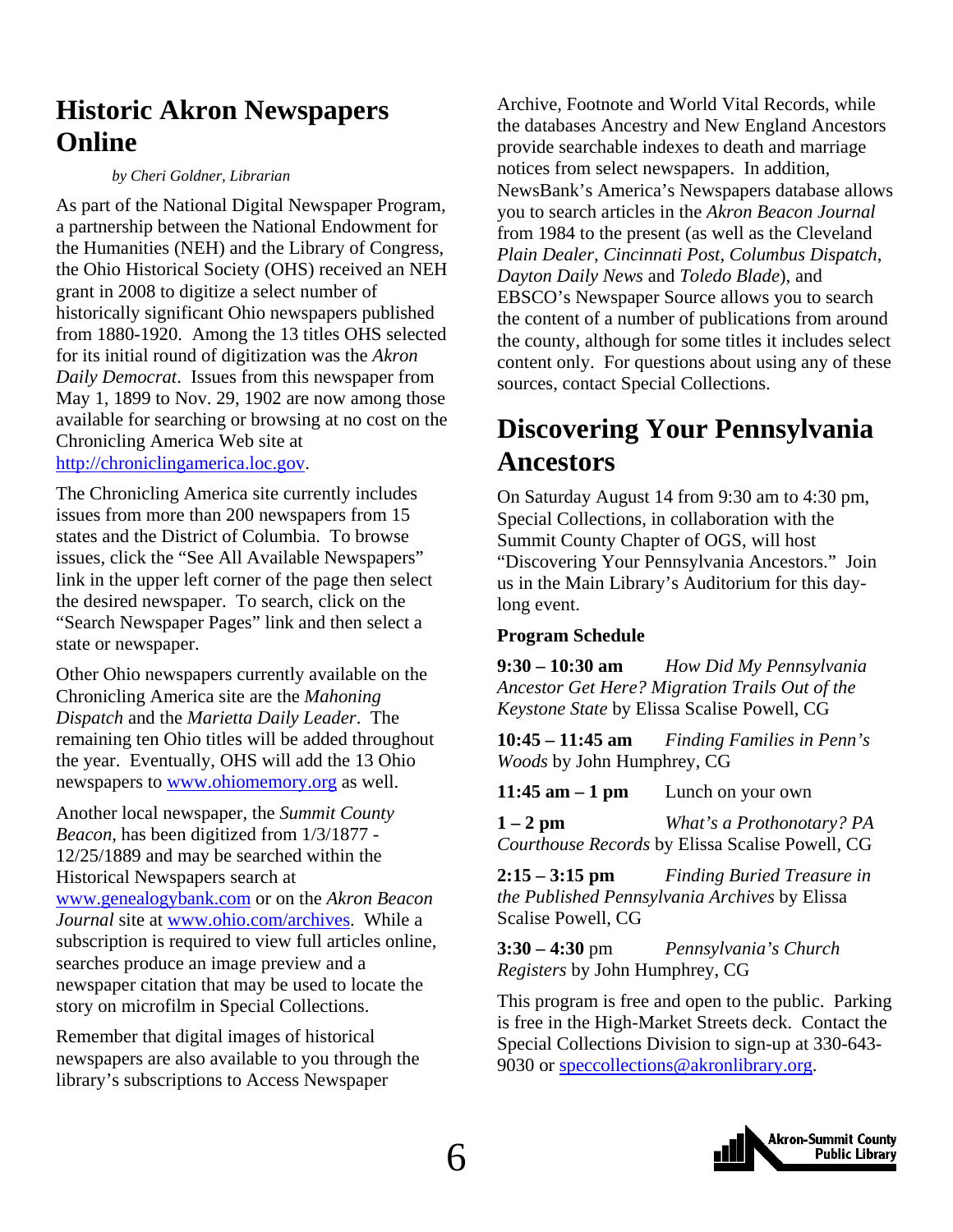### <span id="page-6-0"></span>**Indexes to Summit County Agriculture Schedules**

*by Iris Bolar, Librarian* 

The *[Index to the 1870 Agricultural Census for](http://www.akronlibrary.org/internetresources/sc/index_1870_agriculture_census.pdf) Summit County* is now available online, and the 1850 index will soon be available. Agriculture schedules provide researchers with data that supplements other genealogical information regarding an ancestor's land, finances, and farming productivity.

This federal, non-population census was taken from 1850 to 1880, but current availability varies by location. (An agriculture census was also taken during the little-known census of 1885 in which the only voluntary participants were Colorado, Florida, Nebraska, and the Dakota and New Mexico Territories). For Summit County, only the 1850 and 1870 schedules exist, and they may be viewed on microfilm in the Special Collections Division.

Enumerators gathered this data as they took the population census, although not always on the same day. Not all farms were counted. In 1850, farms with annual production value less than \$100 were excluded; in 1870, farms with less than three acres were excluded *unless* they produced products worth \$500 or more for the year. No distinction was made between a farm's owner, manager, or tenant in the census.

The agriculture schedules recorded the amount of land (improved and unimproved); present cash value (farm and farming equipment); wages paid during the year; number of various livestock; amount of various crops; dairy products produced; quantity of seeds, grain, and other products.

In the index, names are arranged alphabetically as they appear in the schedules, even with misspellings. The township location of the farm and the page where the entry can be found in the actual agriculture census is provided.

### **New Portage Lakes Resources**

*by Judy James, Division Manager* 

Retired attorney and local historian Randy Norris loves local history, especially Portage Lakes history. Ask him anything about the area, and this charming raconteur will answer your question, peppering every story with anecdotes and gossip. When Randy discovered fourteen bound volumes of circa 1953- 1965 Kenmore and Portage Lakes newspapers, he embarked on a mission to preserve them, lobbying the Portage Lakes Historical Society to raise enough funds to microfilm this slice of their community's history.

Through fundraising and private donations, the organization was able to raise enough to microfilm these papers, thereby preserving the information contained in them, and making them accessible. Special Collections acquired copies of the microfilm which include papers under various banners: *Portage Lakes Weekly, Portage Lakes Kenmore Post, and Portage Lakes Kenmore Herald.* In addition, the historical society donated the original bound volumes to the library where they will be preserved in our climate-controlled stacks. Many of the articles included in these papers have been copied and published in *Nostalgia Portage Lakes, 1960-1967,* the third and latest volume of a series published by the Portage Lakes Historical Society, under the direction of society member Carl Clark.

Through Randy's efforts, another significant Portage Lakes resource has been made available. In 1892, the Ohio Canal Commission surveyed the area in and around the Portage Lakes, including the canal. Randy was able to borrow an original copy, had it digitized, and graciously provided the digital files to us for addition to the [Online Map Room](http://www.summitmemory.org/cdm4/onlinemaproom.php) in our [Summit Memory Project.](http://www.summitmemory.org/) This remarkable handdrawn, color map shows the canal, lakes, and property owners during that time.

Many thanks go to Randy, Carl, and members of the Portage Lakes Historical Society for their diligence in continuing to preserve and celebrate the rich history of our Portage Lakes.

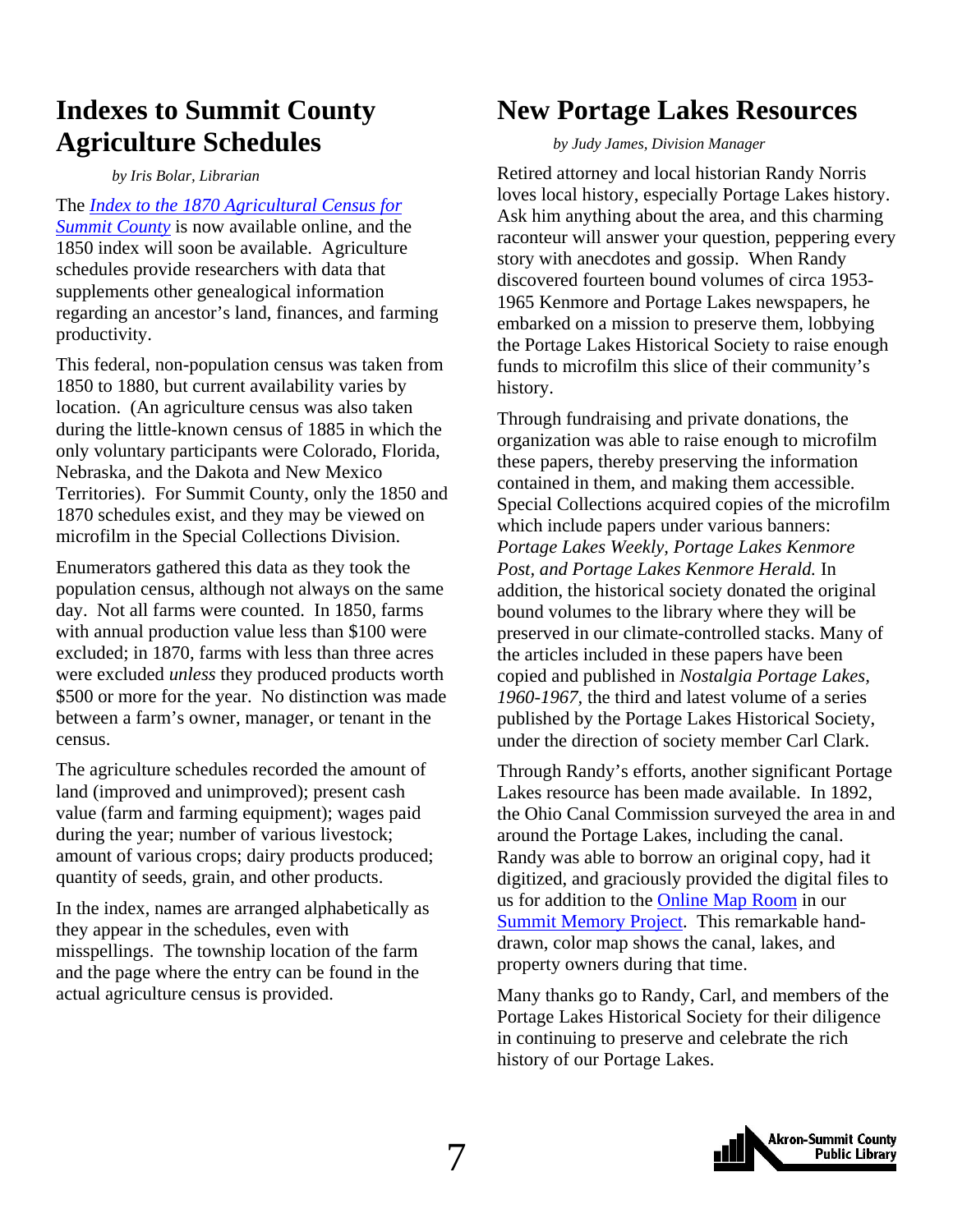### <span id="page-7-0"></span>**Akron's Potato Chip Industry**

#### *by Cheri Goldner, Librarian*

Most Akron residents can recall the pungent smell of the city when the rubber factories were in full swing or at least can repeat stories they've heard of it. Over the years, Akronites have been able to associate more appealing aromas with their city as well, thanks to local food manufacturers such as oat mills, breweries, hamburger stands, peanut roasters and, yes, potato chip producers.

Akron's potato chip industry took off in the early 1920s. The 1922 Akron City Directory included, for the first time, a heading for potato chip manufacturers within the business directory, identifying three companies: The Akron Saratoga Chip Co. on Raymond, L. F. Fernsher on East Buchtel Avenue, and R.G. Hooper Co. on East Center.

City directories from 1922-1990 reveal at least 12 more potato chip manufacturers, some with such whimsical names as the Akron Tater Flakes Co., Chips O' Ireland, Krispy Food Products, and the Tato Face Chip Co. While most of the chip manufacturers disappear from the directories within a few years, three names turn up again and again: Salem, OK and Flaherty.

The Salem Manufacturing & Specialty Company was the first of Akron's "big three" chip manufacturers to open for business. Lebanese immigrant Kareem Thomas "K.T." Salem founded the company in 1927. According to a 1999 *Akron Beacon Journal* article, Salem was working as a candy salesman and happened to be visiting a cousin's confectionary store when a chip supplier from Sandusky dropped off a dozen bags of chips. When the cousin mentioned that the supplier couldn't keep up with his demand, Salem opened a bag of chips and began doing some calculations. He was in the chip business just a few days later.

In the beginning, Salem and his mother peeled three bushels of potatoes a day and sliced them using a crank-operated machine for cutting cabbage for sauerkraut that he had modified. His first shop was

located on West Bowery. It later moved to East South and then moved to North Main.

In 1934, Salem was the first to distribute chips in glassine wax paper bags. His innovations continued as he opened a larger, completely automated factory on the corner of West Bowery and Cedar Streets in 1948. When the smell of freshly cooked chips filled the air, providing better marketing than any billboard, Salem took advantage of the situation by letting customers purchase hot chips scooped right from a factory conveyer belt.

By the mid 1960s, Salem had expanded the factory and was cooking roughly 30 tons of potatoes each day and storing more than 2,500 tons of potatoes in a climate-controlled warehouse adjacent to the factory. The company branched out into other products and remained successful throughout the mid 1970s, employing about 100 people.

Beginning in the late 1970s, however, Salem's luck began to change. Corporate giants like Frito-Lay and Proctor & Gamble proved too much competition for smaller companies, and bad potato harvests in Ohio and Michigan in the fall of 1981 slowed production from five days a week to just two. After filing for bankruptcy in November of 1981 then being sued by the FDA in February of 1982 over alleged unsanitary conditions, the company finally closed its doors in June of 1982. K.T. Salem died in 1987 at the age of 94.

Two couples, Paul E. and Emilie Miller and Henry and Mildred Schuette, founded the OK Potato Chip Co. in Kenmore in 1929. The company's history was the subject of a November 1, 2009 article in the *Suburbanite* that featured recollections of the Millers' granddaughter, Kay Lukac*.* Lukac explained how the Schuettes left the partnership during the Depression, and other partners came and went until Paul Miller teamed up with his brother John, an accountant.

Paul and Emilie operated one factory on Florida Avenue in Kenmore, while John and his wife Anna opened one in South Bend, Indiana. During the Great Depression, John was hit by a car while making a delivery. After a long recovery and

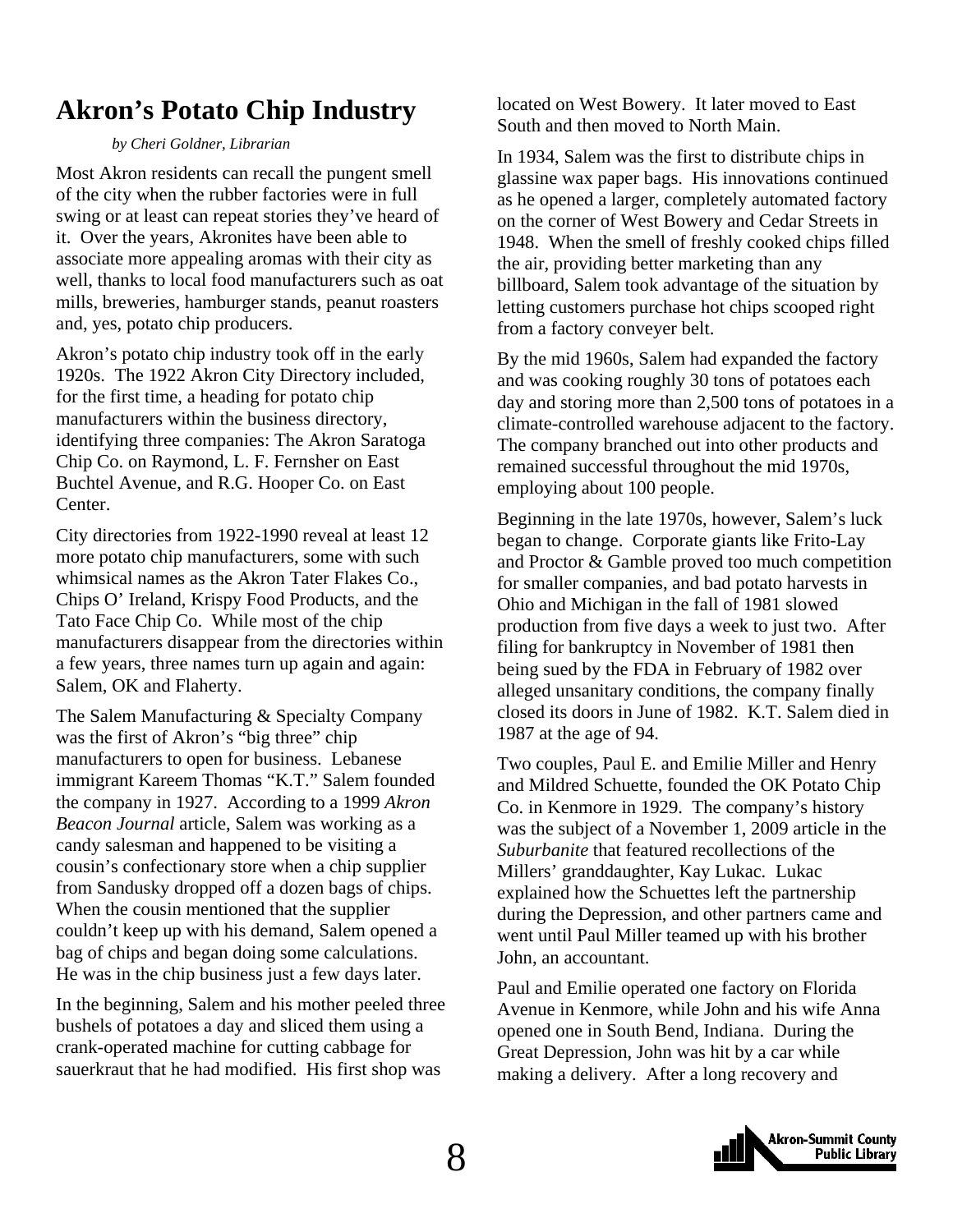mounting medical bills, he and Anna closed the South Bend shop and returned to Akron.

The Millers were friends with Fred W. Albrecht, and Acme stores stocked OK Potato Chips exclusively. Business was good, and Paul brought his brother John back into the business. As a result of John's physical limitations, changes were made in the packaging process and employees that normally stood would sit during their shift.



*The OK Potato Chip Company was located in Kenmore on Florida Av the 1940s. From www.SummitMemory.org*.

After a number of years, Paul and Emilie Miller retired and left the area. In 1945, John and Anna also retired, and Paul and Emilie's daughter and son-in-law, Betty and Donald Smith, moved to Kenmore to manage the company. The Smiths operated OK for another 28½ years, before selling the company to former Firestone executive Ted Robb in 1972.

Robb moved the business to Barberton in 1980, opening a facility on Fifth Street. A November 24, 1983 article in the *Akron Beacon Journal* reported that, in addition to the 23,000 square-foot facility in Barberton that employed 20 people, Robb was building a second plant in Clearwater, Florida. The new 14,000-square-foot plant was to employ about 15 people and was considered a good place for expansion due to Florida's population growth and lack of competition in the potato chip market. (At that time, Ohio had 26 brands of potato chips, while Florida had only three or four.)

Robb managed both factories, splitting his time between Barberton and Clearwater, but the long commute didn't last long. An article in the

February 3, 1986 St. Petersburg, Florida *Evening Times* reported that Suncoast OK Potato Chips had closed shop, unable to compete with larger companies to get its product on store shelves. Robb's Barberton plant was unaffected.

Chip giant Troyer Farms of Detroit, Michigan acquired OK Potato chips around 1992, and the business was moved to Mayfair Road. OK Potato Chips are still being manufactured under that name. While they are no longer produced locally, they can still be purchased at Acme stores. As a permanent remembrance of the company and Don and Betty Smith, who moved to Portage Lakes after retiring, there is a memorial brick placed at the Coventry Clock Tower.

The last of the big three chip companies, Flaherty Potato Chip Company, was a relative latecomer to the business. Akron native Vincent Flaherty and his Lebanese-born wife Claire founded the company in 1948. After brief stays on Johnston and on Manchester Road, the company moved to its longtime home at 546 Grant Street, near McCoy.

The March 11, 1982 *Akron Beacon Journal* reported that a fire destroyed the recently-remodeled plant, with damage estimated at \$1 million. Luckily, firefighters controlled the blast before it reached 30,000 pounds of vegetable oil in the basement and an underground tank holding 3,000 gallons of gasoline. The 30 employees in the building at the time escaped (15 more who worked an earlier shift had already left the building). OK owner Ted Robb, whom Flaherty had helped get started in the business 11 years earlier, drove from Barberton as soon as he heard the news and offered the use of his facilities to help Flaherty continue production.

Flaherty did intend to continue, speaking of running his routes the next week and rebuilding the factory. The 69-year-old apparently changed his mind, as he and Claire moved to Florida the following year and lived there until their deaths in the mid 2000s.

While the Flahertys' daughter, Kathleen, shows up with the company again in city directories in the late 1980s, the company was actually owned by New York-based firm Culbro Corp. since at least 1985,

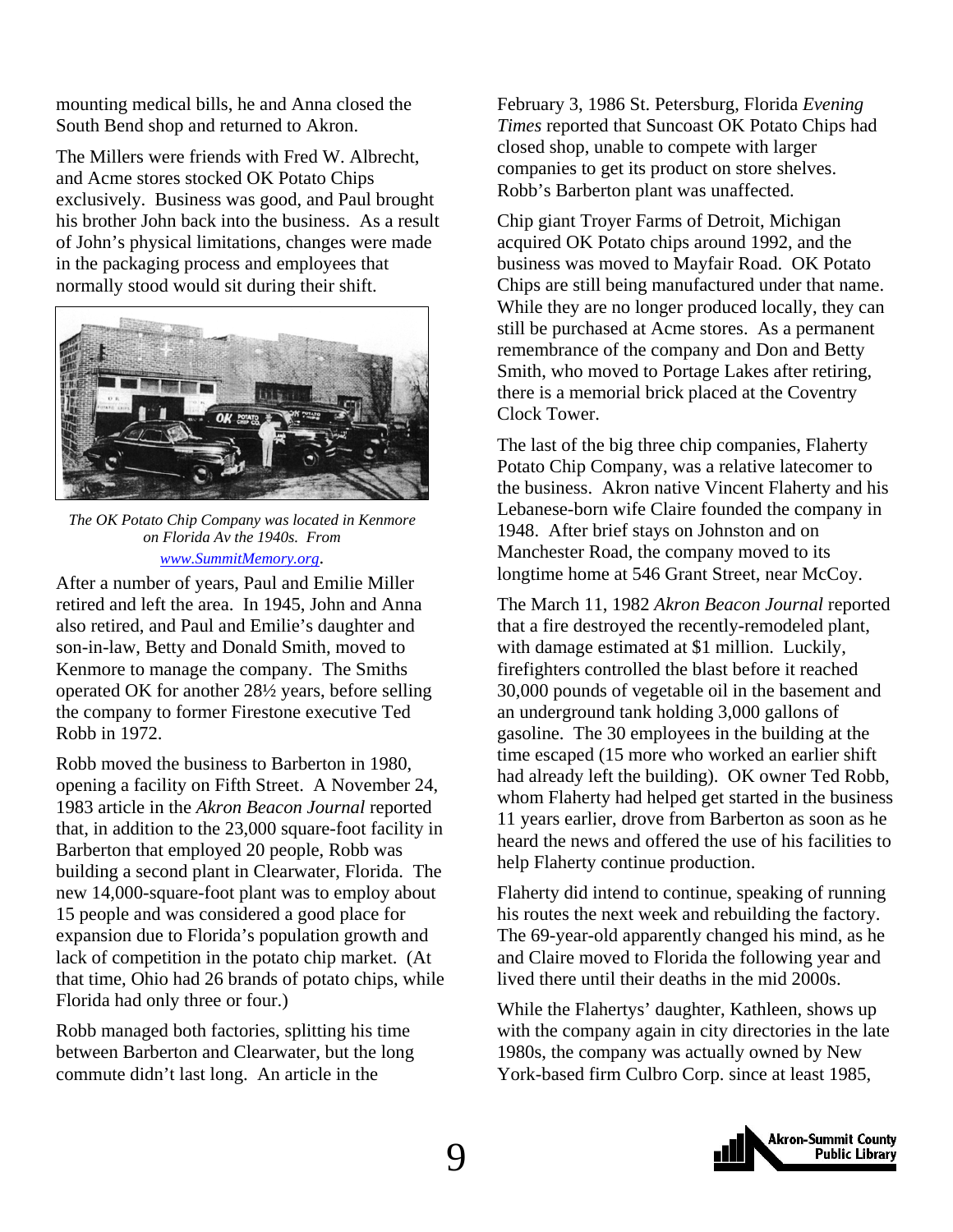<span id="page-9-0"></span>when the *Akron Beacon Journal* reported about a strike at the plant. Fittingly, the building was home to the Akron-Canton Regional Foodbank from 1990-2007.

### **We would like to thank the following for their generous donations:**

Christl Donelan for Akron & Summit County maps

The Greater Akron Chamber for four DVDs, *The Akron Story*

Charles H. Gander for *The History and Genealogy of the Gander Families, Ancestral History of Barbara (Weber/Weaver) Gander,* and *Ancestral History of Thelma E. Adair* by Charles Harrison Gander

Paul Jacoway for seven DVDs, *Final Edition: Journalism According to Jack and Jim Knight*

Delores Jones for 1960 Akron North High School yearbook

Colleen Kresovich for six portraits of early Akron residents

Medina County Genealogical Society for *Veterans Buried in Medina County, Volume 1: Revolutionary War*

Scottish American Society for their club records and minutes

Sonya Schilling for various family history and genealogical reference books

Summit County Chapter of the Ohio Genealogical Society for *A Story of One: Walking the Path of a WWII Airman,* donated in memory of David A. Tritt

Todd Yarbrough for *The Behler and Related Families: a History of the Family in America* by Todd Kayle Yarbrough

Patricia Zonsius and William Considine for *Akron Children's Hospital in the Second Century*

### **Local History Databases Online**

Four new local history databases have joined the Special Collections local history database and are available online -

[http://www.akronlibrary.org/DBS/SpecColldbO/Def](http://www.akronlibrary.org/DBS/SpecColldbO/Default.aspx) ault.aspx. You can search all five of the databases at the same time with one click.

Each database was created to provide access to items that are not found in the online catalog. The History & Humanities Division's database lists articles clipped from the *Akron Beacon Journal* about crime or religion among other topics. The Business & Government Division's database contains records about their pamphlet files, news clippings related to local businesses or unions. The Popular Culture database lists news clippings about local sports, entertainment or celebrities. The Derby Database was also created by the Popular Culture Division but is an index to newspaper articles about the Soap Box Derby. The Special Collections Division's database has been online for some time and contains records for all of our non-book material, such as photographs and archival collections.

Together these databases allow you to search for information in ways not possible before. While the *Akron Beacon Journal* is available as a full text searchable database for anything published after 1984, access to anything earlier than that is challenging. The newspaper is available in chronological order on microfilm but without knowing the date of the article, you would be forced to simply browse the newspaper. With one search of these newly available databases, you can find out when an article appeared in the newspaper and if the library has any related photographs, programs or pamphlets.

With more than 25,000 records for vertical file folders, news clipping, photographs, documents, and archival collections, these databases are invaluable resources of local information.

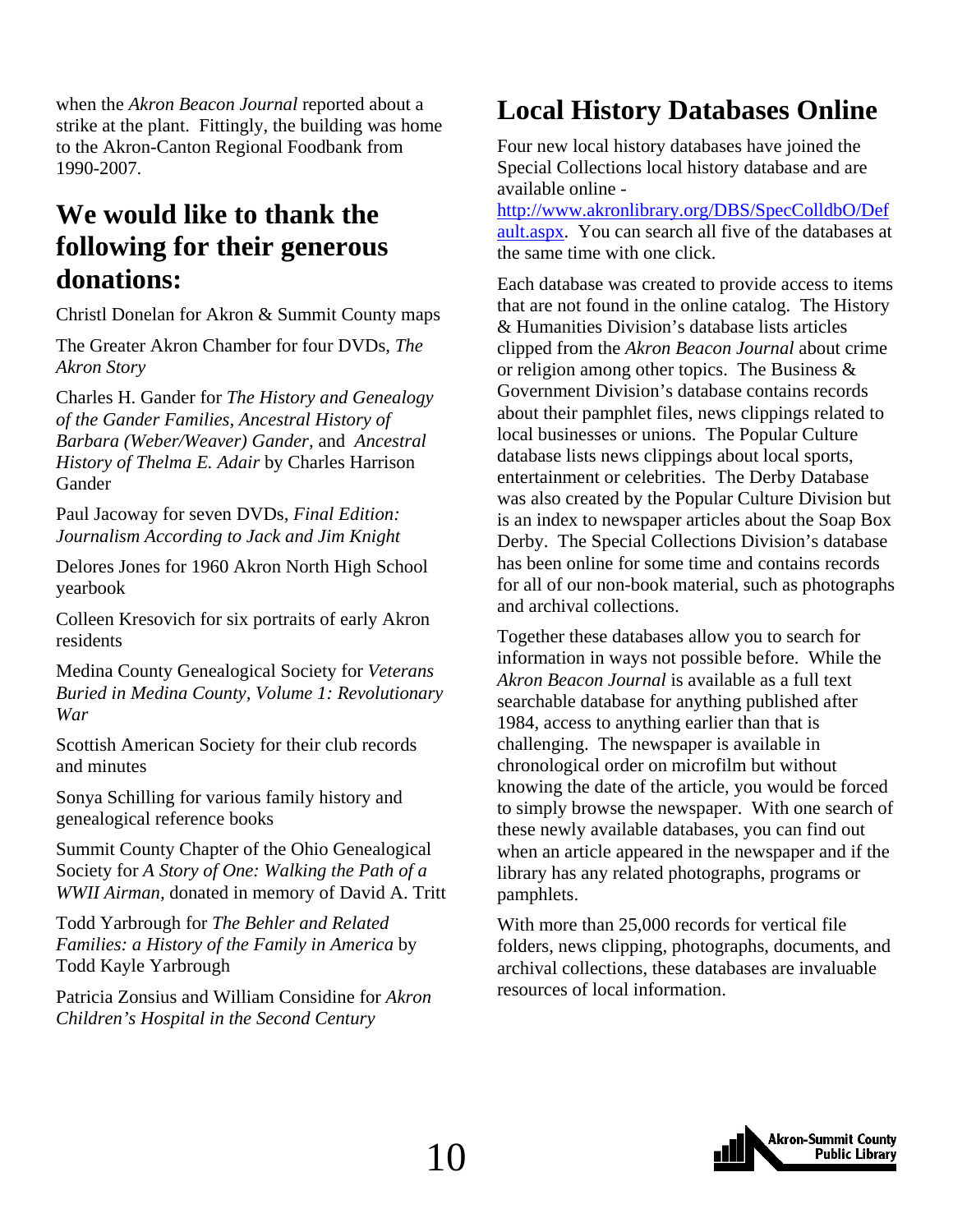### <span id="page-10-0"></span>**2010 Woman of the Year: Judy James, Innovation**

Judy James, Division Manager, was selected as one of 10 Women of the Year by the Women's History Project (WHP) of the Akron Area. Judy received her award in the Innovation category on March 3<sup>rd</sup> at the University of Akron's Martin Center. With this award, WHP recognizes the many contributions Judy has made to our community as the first Manager of Special Collections.

Prior to 2001, Special Collections did not exist; a small alcove in the History Division was devoted to genealogy and a closet had some books in it related to local history. When the new Main Library was being planned, Judy authored a proposal to create Special Collections. She was soon the manager of that new Division – without any staff or space and having a tiny collection. During the next three years, she hired the right people to build the collection and was ready to move into the new Main Library (which she helped plan). Since then, Judy has worked tirelessly to acquire important relevant collections, collaborate with scores of community organizations, and use digitization and the Web to provide cutting edge public access to vital information.

She attends countless events and meetings, recognizing the critical importance of collaboration. She uses these connections to create energy and enthusiasm for something she loves – connecting people with their own history. Before Judy started Special Collections, much of Summit County's rich past was collecting dust in attics and boxes … waiting for someone to pick it up, realize how important it is, and make it available to the world. We owe many thanks to Judy for doing just that.

Congratulations Judy!

### **Save the Date! Late Night at the Library**

Join the Special Collections Staff and the Summit County Chapter of the Ohio Genealogical Society for an evening of genealogy research. On Friday, October 22, the Library will close at its regular time of 6 pm but will re-open for genealogists from 6:30 to 10:30 pm. Mingle with fellow researchers as you uncover the details of your ancestry. Door prizes and refreshments will be provided, and parking is free in the High St. & E. Market St. deck for those arriving after 6 pm. Printing and copies from microfilm will also be free. Stay tuned for more information.

### **Bits & Bygones**

Thomas A. Edison has again revived his threat, long since worn threadbare, to put the horse out of business by a cheap electric motor This time he promises to make good by reason of his alleged discovery of great quantities of cobalt in North Carolina, which, he says, may be used in the unlimited manufacture of storage batteries, thereby reducing their weight 50 per cent and cheapening the cost of auto traffic by 55 per cent. Even if Mr. Edison succeeds in finally doing what the has promised these many years, the horse will be with us long after his triumph.

*This article appeared in the Akron Beacon Journal on June 15, 1906.* 

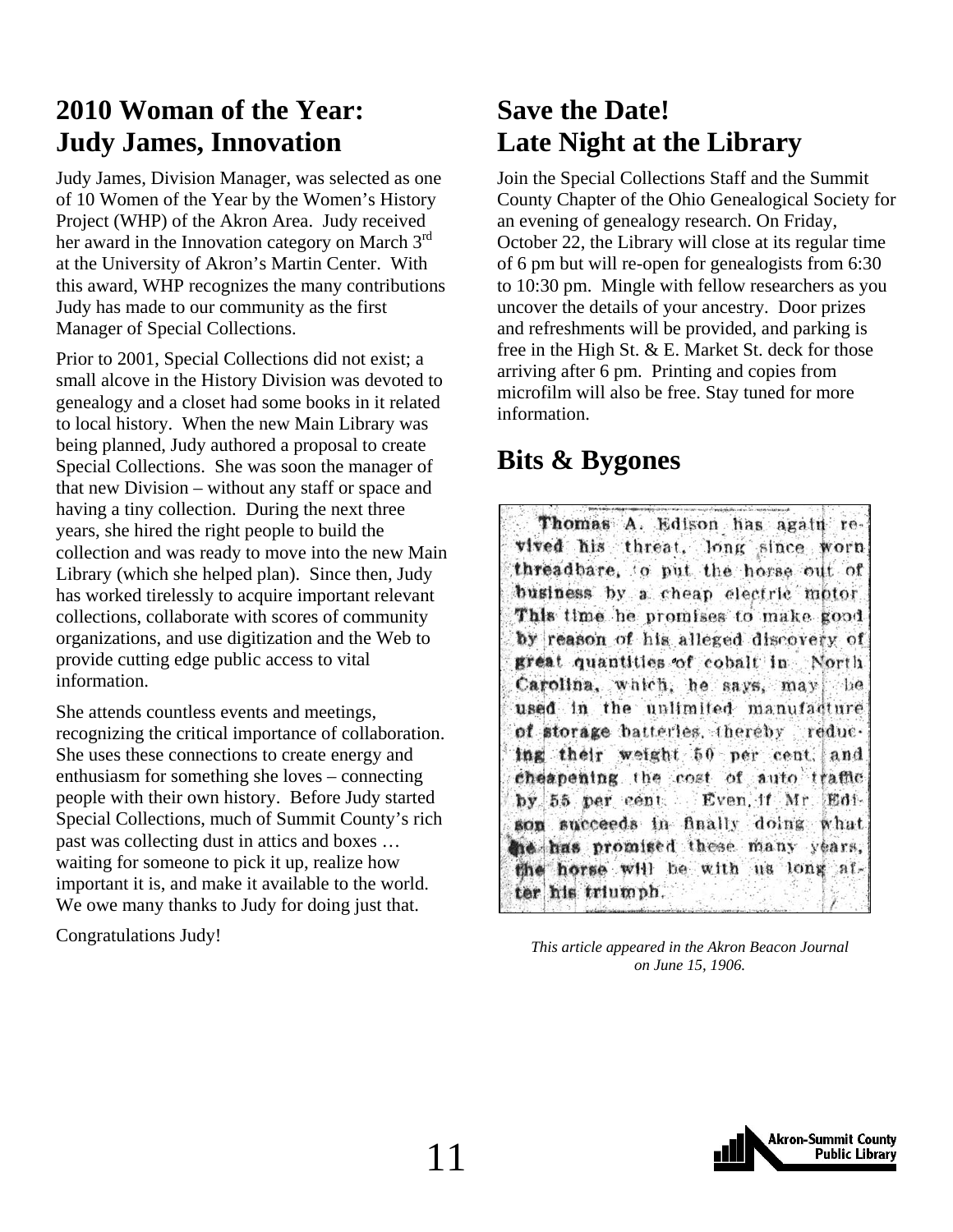### <span id="page-11-0"></span>**Workshops from Special Collections**

#### **Getting Started in Family History**

*Saturday, March 27, 10 – 11:30 am OR Saturday, March 27, 2 – 3:30 pm OR Tuesday, April 20, 6:30 – 8 pm*  Join the Special Collections Division for an introduction to genealogy for new family historians. Each session will include an overview of genealogical sources available at the Library, suggestions for getting started, and tips for organizing your research. This workshop meets in the Special Collections Division - Third Floor, Main Library. For more information and to sign up, contact the Special Collections Division, 330.643.9030 or speccollections@akronlibrary.org.

#### **Finding Your Family in the Census**

*Saturday, March 20, 10 am – noon OR Saturday, March 20, 2 – 4 pm*  United States Census records are rich sources of

genealogical information. Join us as we learn more about using these valuable records in your family research. As we will be using electronic resources, basic computer skills are recommended. This workshop meets in Computer Lab 2 – First Floor, Main Library. For more information and to sign up, contact the Special Collections Division, 330.643.9030 or speccollections@akronlibrary.org.

#### **Branching Out: Second Steps in Genealogy Research**

*Saturday, April 24, 10 am – noon OR Saturday, April 24, 2 – 4 pm* 

A detailed continuation of *Getting Started in Family History,* this class is geared toward those who have already done some research. Participants will learn what to expect when working with vital records and obituaries and basic search strategies for finding them in both online and traditional sources. This workshop meets in Meeting Room 1 – Main Library. For more information and to sign up, contact the Special Collections Division, 330.643.9030 or speccollections@akronlibrary.org.

#### **Finding Your Immigrant Ancestors**

*Tuesday, April 6, 6:30 – 8:30 pm*  Most of us will find immigrant ancestors somewhere in our family tree. Join staff from the Special Collections Division for a discussion of identifying immigrant ancestors and locating passenger lists and naturalization records. As we will be using electronic resources, basic computer skills are recommended. This workshop meets in Computer Lab 2 – First Floor, Main Library. For more information and to sign up, contact the Special Collections Division, 330.643.9030 or speccollections@akronlibrary.org.

#### **Introduction to Internet Genealogy**

*Saturday, April 10, 10 am – noon OR Saturday, April 10, 2 – 4 pm*  Overwhelmed by the abundance of genealogy information on the Internet? Learn about genealogy databases that are available through the Library, as well as how to find and evaluate many popular free Internet genealogy Web sites. As the emphasis will be on using electronic resources, basic computer skills are recommended. This workshop meets in Computer Lab 2 – First Floor, Main Library. For more information and to sign up, contact the Special Collections Division, 330.643.9030 or speccollections@akronlibrary.org.

### **Workshops from Summit County OGS**

#### **Genealogy Sources of the Western Reserve Historical Society Library**

*Saturday, March 20, 1 pm Akron-Summit County Public Library-Main*  Join us for a presentation by Ann Sindelar, the Western Reserve Historical Society Reference Supervisor.

#### **Tombstone Recognition and Preservation**

*Saturday, April 17, 1 pm Akron-Summit County Public Library-Main*  Join us for a presentation by Jim Leone, owner of Summit Monument in Akron, Ohio. Mr. Leone has been in the business for 36 years.

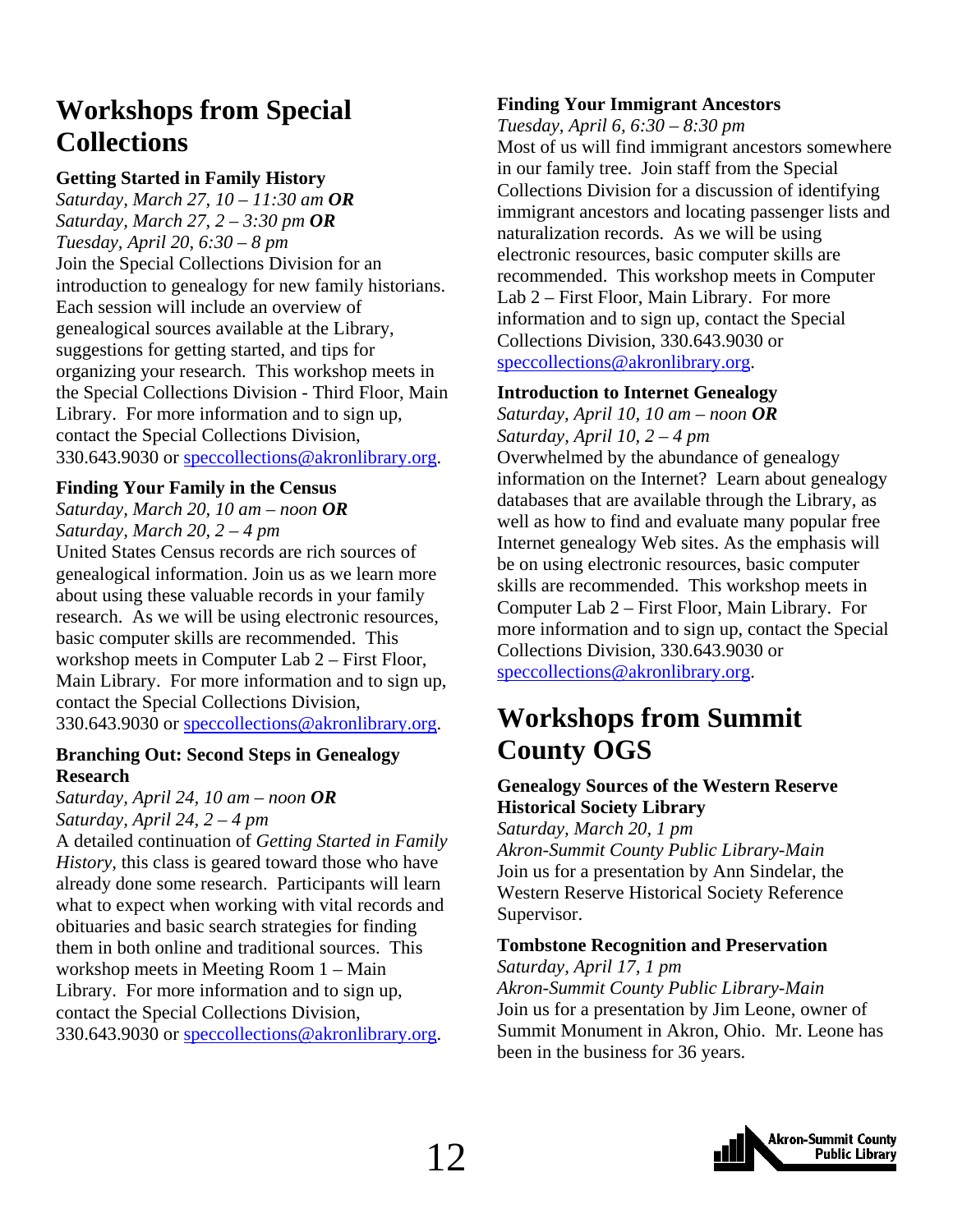#### <span id="page-12-0"></span>**Courthouse Researching in Ohio**

*Saturday, June 19, 1 pm* 

*Akron-Summit County Public Library-Main*  Join us for a presentation by Henry Timmer. Mr Timmer is a past president and present Trustee of Firelands Historical Society, the County Historian for Huron Co. Ohio, a professional genealogist, columnist, abstractor, a member of First Families of Ohio and a former VP of OGS.

### **Correction**

In the last issue of *Past Pursuits*, Winter 2009, we reported that early Summit County Death Records were available from Ancestry.com and were the first part of a project by the Probate Division of the Summit County Common Pleas Court. The images, which have since been removed from Ancestry, were not part of the \$150,000 grant funded project but were from an earlier filming of some of the same records. We regret the error. The images and indexes created as part of the Probate Division's digitization project are expected to be available in 2010.

### **New to the Collection**

#### **Alabama**

Barbour County marriage licenses, 1838-1930

#### **Kentucky**

Abstracts of pensions, soldiers of the Revolution, War of 1812, and Indian Wars [for Daviess, Graves, Hart, Jefferson, Livingston, McCracken, Nelson, Nicholas, Oldham, Owen, Pulaski, Scott, Spencer, Todd and Union counties] Bracken County wills and estates, 1793-1824 Bullitt County cemeteries Bullitt County guardian records, 1823-1905 Campbell County wills and estates, 1794-1830 Cemetery records of Garrard County, 1792-1996 Cemetery records of Lancaster, Garrard County 1857-1994 Clark County will abstracts, 1792-1899 Fayette County wills and estates, 1822-1824 Garrard County deaths, 1936-1967 Garrard County marriage records 1797-1890

Hardin County wills and estates. 1793-1837 Hickman County cemeteries The Hickman County Historical Society News Journal, June 2003 and Dec. 2003 Hickman County slaves & Black vital statistics: 1852-1906, 1907 & 1948 Hickman County vital statistics, 1852-1909 History families: Bullit County founded 1796 Jessamine County cemetery records Lincoln County wills and estates, 1821-1824 Marriages, Hickman County, 1822-1948 Mason County wills and estates, 1791-1832 Washington County wills and estates, 1792-1808

#### **Maine**

Confession of faith and covenant of the First Church in North Yarmouth, 1730-1858 Maine families in 1790, vol. 10 Maine Rubicon: downeast settlers during the American Revolution Vital records of Dayton, Maine

#### **Massachusetts**

Epitaphs in the old Burial Place, Dedham [Norfolk County]

#### **Michigan**

Cemeteries of Tekonsha Township, Calhoun County: Riverside, Windfall, MacFadden

#### **Mississippi**

New cemetery survey of Oktibbeha County Prentiss County cemeteries

#### **New Hampshire**

Genealogical abstracts from early New Hampshire newspapers

Obliged to ask for relief: pauper records 1885-1900 [Cheshire County]

#### **New York**

The 1855 census of Schenectady County: an index Aspiring Christians: histories of Yates County churches

- The business of captivity: Elmira and its Civil War prison
- The Danes of Yates County: the history of an ethnic community

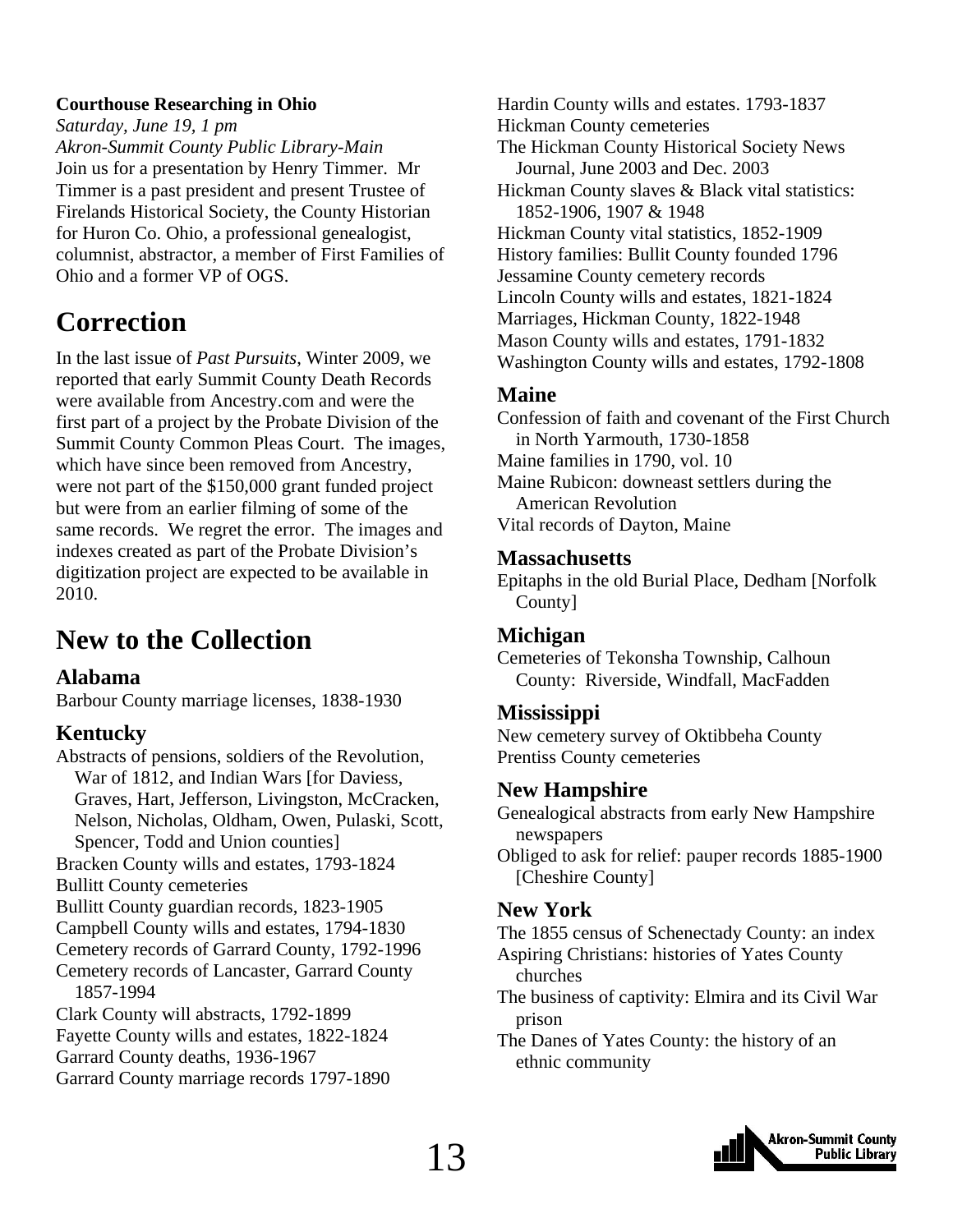Families of St. Paul's Episcopal Church, Troy, 1823-1928

Gleanings III: gleanings from the files of Miss Elizabeth Crocker, 1895-1999

Marriage record of Schenectady Reformed Church, 1694-1852

Marriage records of St. Paul's Episcopal Church, Troy, 1805-1925

Pupils, parents & others in Niskayuna school records, Schenectady County, 1859-1900

Schoharie County, early records, 1730-1904

Town of Middlesex Civil War veterans

Vital records of Niskayuna Reformed Church, Schenectady, 1783-1961

Vital records of Princetown Reformed Church, Duanesburg, 1824-1899

Vital records of St. John's Episcopal Church, Johnstown, 1815-1899

Vital records of St. John's Episcopal Church, Troy, 1831-1901

Vital records of Trinity Lutheran Church, West Sand Lake, 1784-1899

#### **Ohio**

1895 soldiers return Guernsey County 1904-1921 coroner's inquest of Guernsey County 1990 directory of St. Paul's Evangelical Lutheran Church, Alliance Abstracts from Brown County newspapers, 1857-99 Akron Children's Hospital: in the second century, 1991-2007 Articulation: the art of the Akron-Summit County Public Library Burial transit permit stubs: Oct 28, 1959 thru Dec 31, 1999 [Putnam County] Caldwell's atlas of Madison Co., 1875 The campaign of 1840 [Presidential race in Guernsey County] Central Ohio's historic prisons Champion of children: the history of the Child Guidance Centers, Summit County: 1939-2000 Clermont County 1802 census Construction of O.C. Barber's Anna Dean Farm: 1909-2009 The Anna Dean Farm centennial year Delayed and corrected births, Guernsey County

Every name index History of Madison County 1915 Fairfield Trace surname index, 1979-2005

Fifty years of Cleveland: 1875-1925 Five generation charts. 1988 and 1989 supplements [Preble County OGS] Five generations in Guernsey County Genealogical index to Caldwell's atlas of Madison County, 1875, by Henry Cring Ghosts along the Tuscarawas Goosetown: reconstructing an Akron neighborhood Greetings from Ravenna: picture postcards, 1905-25 Guernsey County community & family history book Guernsey County will book A, 1813-1841 Haunted Cincinnati and southwest Ohio Historical Circleville in pictures. 2 vols. An index to Centennial History, Continental, Ohio 1886-1986 History of the restored Northampton Center School Index, Guernsey County: history of an average Ohio county Index to first family files, Guernsey County Index to Guernsey County wills and administrations, 1812-1850 Italians of Greater Cincinnati Jefferson Township school records, Fayette County Jews of Cincinnati Justice oaths, Guernsey County, 1861-1902 Kent State University athletics King Records of Cincinnati Lake Shore Electric Railway Licking County Lincoln Heights Little cities of black diamonds London, county seat of Madison County: the town plat, the deed records, the first owners of town lots from Deed Book I Mothers' pension records, Guernsey County: 11 January 1911-18 and October 1920 Mt. Hermon United Presbyterian Church membership roster, March 1857-6 June 1982 [Guernsey County] Obituaries appearing in the Home Towner, Quaker City, 1933-1974 [Guernsey County] Ohio, an empire within an empire Ohio in homespun and calico Ohio was their home Obituary inventories. 5 vols. [Madison County]

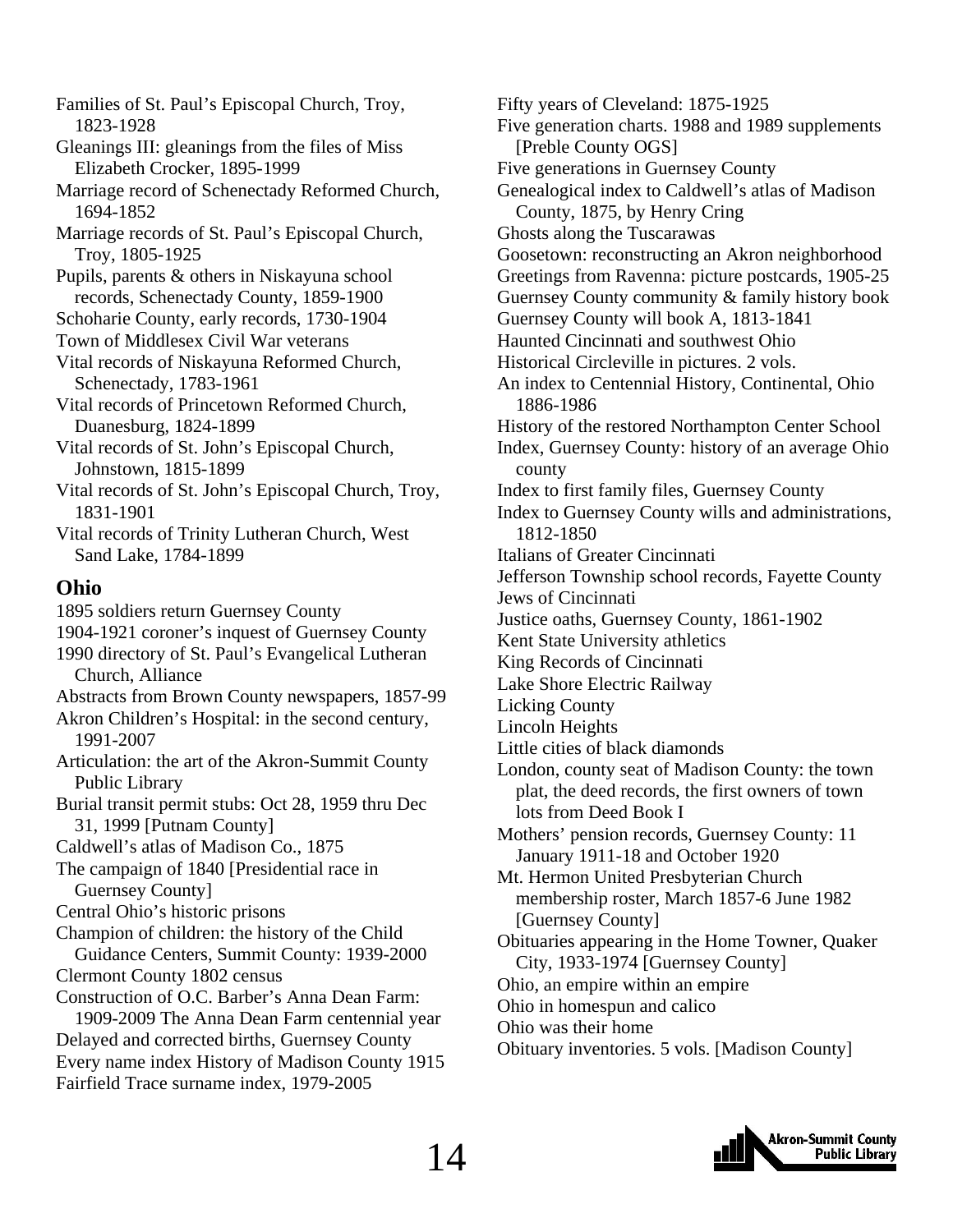#### **Ohio (continued)**

- Order in the court: the courts and the practice of law in Akron, Ohio, 1787-1945
- A passion for the land: John F. Seiberling and the environmental movement

Pioneer soldiers of Guernsey County

- Putnam County obituaries
- Ravenna: a bicentennial album of  $19<sup>th</sup>$  century photographs
- Souvenir journal, 1920-1987 [Second Baptist Church, Medina, Ohio]
- The story of Springfield Township: 1808 to present day
- Washington Township, Guernsey County: local history and genealogical data
- Where Grandpa Rohrer came from: Sidney Park Rohrer, 1890-1985

#### **Pennsylvania**

- Bedford County marriage records: Oct. 1885-April 1890
- Births, marriages and deaths of Bedford and Somerset Counties, 1852-1854
- Cambria County cemeteries. 2 vols.
- Early occupations of Bedford County people
- The ecclesiastical records of the Evangelical Lutheran Church of St. James, 1847-1875 [Westmoreland County]
- Tombstones, burials and cemetery histories of Jefferson County
- The unwritten history of Braddock's Field

#### **Vermont**

- Marriage repertoire, Cathedral of the Immaculate Conception, formerly St. Mary's Catholic Church, Burlington, 1830-1930
- Middlebury marriage repertoire, Assumption of the Blessed Virgin Mary [Church], Middlebury, 1845-1930

#### **West Virginia**

1820 Federal census for Kanawha County Annotated 1840 census for Kanawha County Annotated 1850 census for Kanawha County Annotated 1860 census for Kanawha County Putnam County, WV death index only, 1853-1916 Wayne County, West Virginia cemetery listings West Virginia cemeteries

#### **Military**

August Willich's gallant Dutchmen: Civil War letters from the 32nd Indiana Infantry

- Banners south: a northern community at war
- Company "A" Corps of Engineers, U.S.A.: 1846- 1848 in the Mexican War
- Meade's army: the private notebook of Lt. Col. Theodore Lyman

The struggle for the life of the Republic: a Civil War narrative by Brevet Major Charles Dana Miller, 76th Ohio Volunteer Infantry

Unknown soldiers: the American Expeditionary Forces in memory and remembrance

The weary boys: Colonel J. Warren Keifer and the 110th Ohio Volunteer Infantry

#### **Reference**

American shelter: an illustrated encyclopedia of the American home

- Bounty and donation land grants in British Colonial America
- Census substitutes & state census records
- Evidence explained: citing history sources from artifacts to cyberspace
- Genealogical resources of the Civil War era
- History for genealogists: using chronological time lines to find and understand your ancestors
- Index to records of ante-bellum southern plantations: locations, plantations surnames and collections
- Patriots of color: African Americans and Native Americans at Battle Road and Bunker Hill
- Stories told in stone: cemetery iconology: a manual for genealogy research

### **Ireland**

Ireland and Irish emigration to the New World: from 1815 to the famine Research outline, Ireland

#### **African Americans**

The Freedmen's Bureau: reconstructing the American South after the Civil War